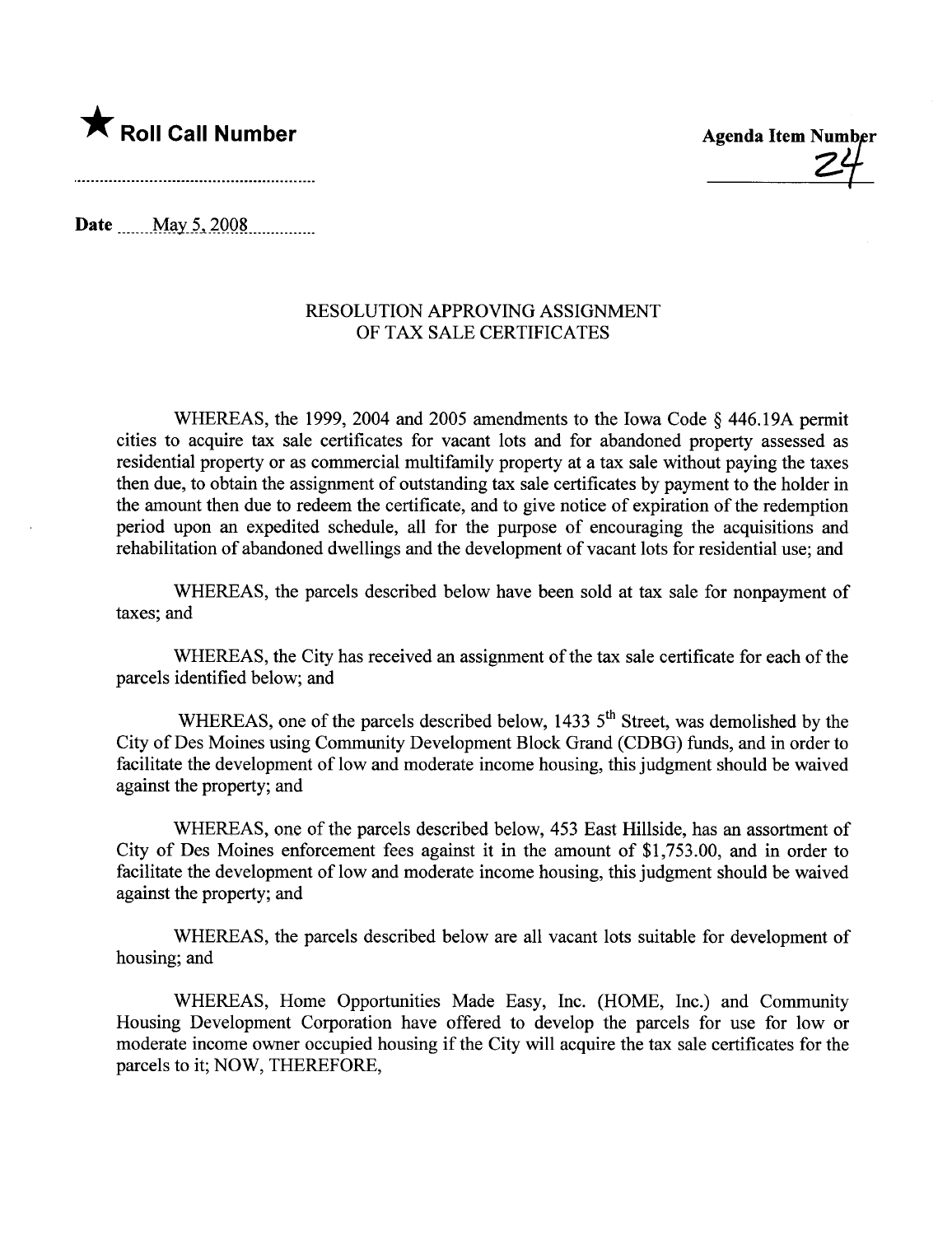

Date  $_{\text{May 5, 2008}}$ 

BE IT RESOLVED, by the City Council of the City of Des Moines, Iowa, that upon receipt of payment in the amounts listed below to fully reimburse the City for the City's cost to acquire the outstanding tax sale certificates, the City Manager is hereby authorized and directed to sign and deliver an Assignment of the tax sale certificates for the parcels described below to the designated assignee on behalf of the City of Des Moines.

BE IT FURTHER RESOLVED, by the City Council of the City of Des Moines, Iowa, that the judgments, including demolition costs, against the parcel located at  $1433 \, 5^{th}$  Street  $($10,224.50)$  are hereby waived subject to receipt of the tax deed by HOME, Inc.

BE IT FURTHER RESOLVED, by the City Council of the City of Des Moines, Iowa, that the judgments against the parcel located at 453 Hilside (\$1,745.00) are hereby waived subject to receipt of the tax deed by Community Housing Development Corporation.

Address: Assignee: District/Parcel No.: Legal: 2007 Tax Certificate Cost: JUDGMENT COSTS (WAIVED)

453 East Hilside Avenue HOME, Inc. 020-00004-000-000 Lot 4, ALIBER'S PLACE \$0.00 \$1,745.00

**Agenda Item Number** 

TOTAL COST:

\$1,745.00

1433  $5<sup>th</sup>$  Street

Corporation

Address: Assignee:

District/Parcel No.: Legal: 2007 Tax Certificate Cost: DEMOLITION COST (WAIVED)

TOTAL COST:

080/00315-000-000 LOT 8, BATES ADDITION \$0.00 \$10,224.50

Community Housing Development

\$10.224.50